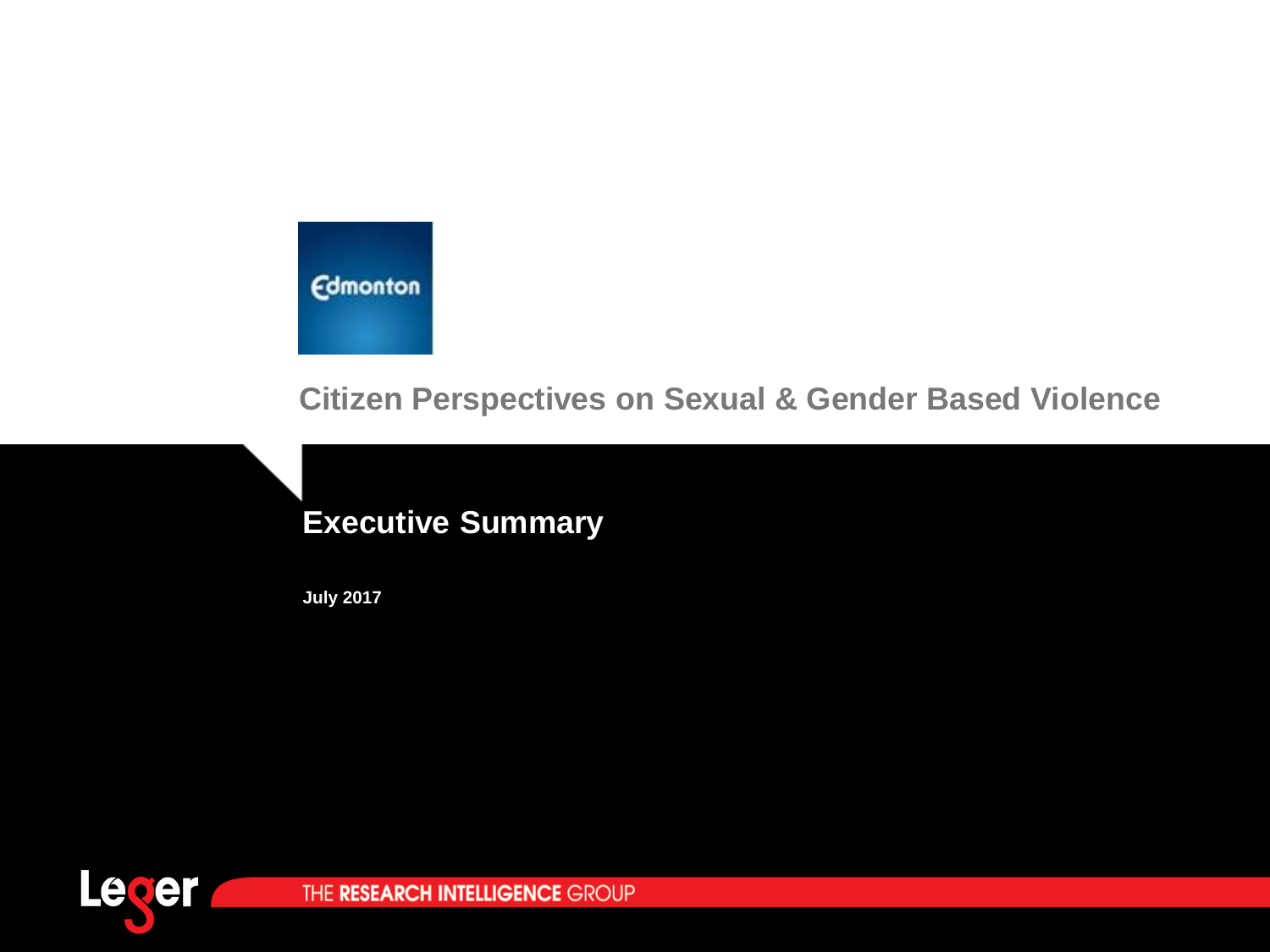## **Executive Summary**

This research was commissioned to understand public perspectives on sexual and gender based violence. Leger completed a survey of 600 Edmontonians in early 2017 through 15-minute telephone interviews.

The research draws attention to an opportunity to broaden the public's understanding of sexual and gender based violence. There is a specific need to convey that sexual violence and gender based violence are not just physical acts but include a full range of behaviours, including verbal and emotional harm. While acts such as rape, alcohol facilitated rape and other physical behaviours are considered violent and serious by Edmontonians, things like catcalling, sexualizing women, and "outing" people are not taken as seriously.

The study also highlights the willingness of Edmontonians to play a role in preventing sexual and gender based violence and to intervene when it does occur; however, Edmontonians need more information about how to respond when they witness these behaviours, and where they can go for resources and support. Citizens seem to want more information and support and they see the City of Edmonton as an important source of information.

A public education campaign is recommended, to help expand Edmontonians' appreciation and understanding of sexual and gender based violence prevention.

The research findings will be used to support the further development of the City of Edmonton's Gender-based Violence and Sexual Assault Prevention Initiative.

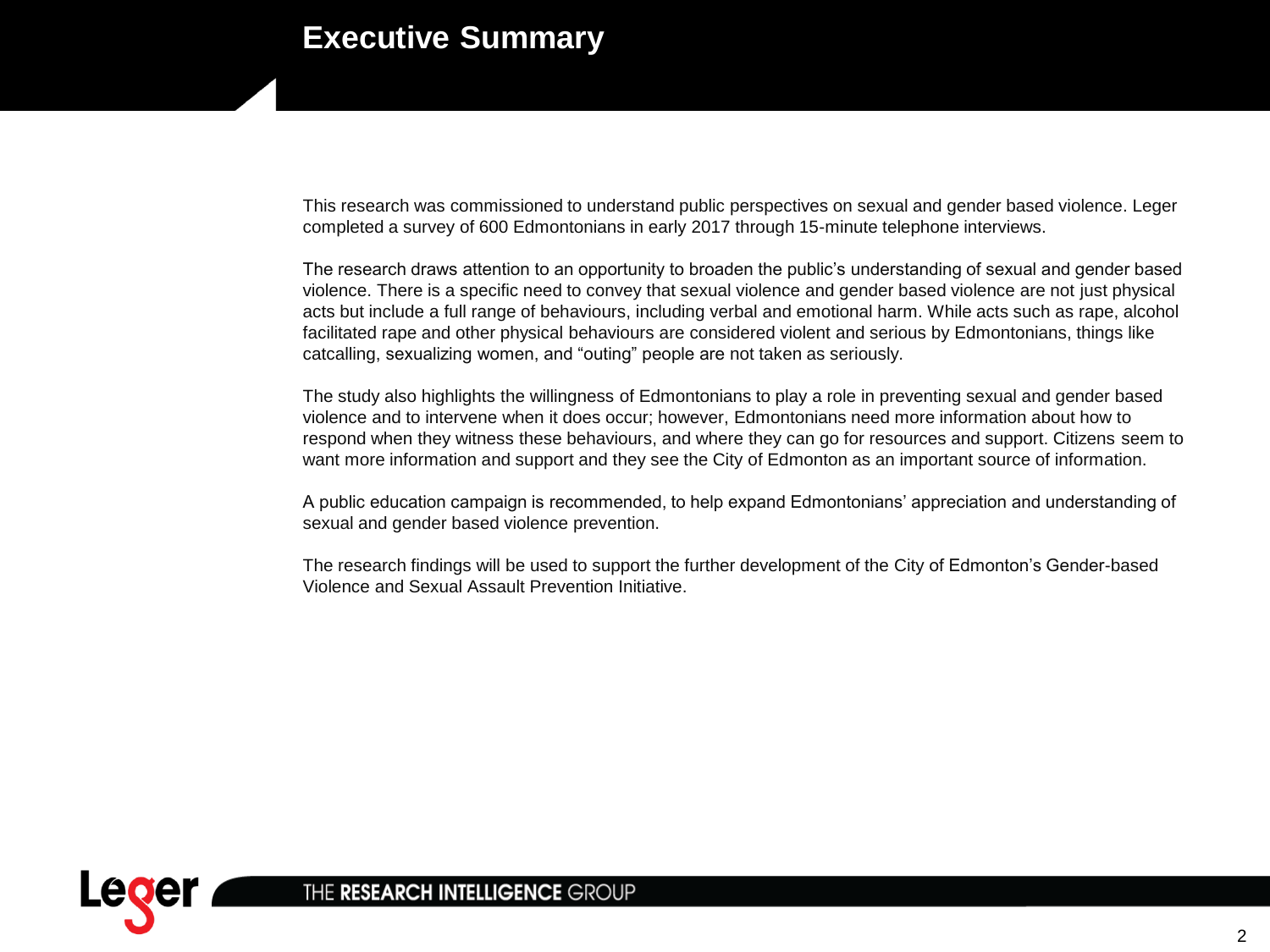### **Context & Objectives**

The goal of the research was to understand public perspectives on sexual and gender based violence

The City of Edmonton's Gender Based Violence and Sexual Assault Prevention Initiative was approved in April 2015. This initiative provides the opportunity to promote preventative activities relating to gender based violence. By raising the level of awareness and highlighting these issues, the City of Edmonton can take action to prevent domestic violence and sexual assault from occurring.

The City of Edmonton contracted Leger to conduct a study with citizens of Edmonton to establish a baseline measure for awareness and understanding of the concepts of gender based violence and sexual violence.

The objectives of the research were to:

- Measure the understanding of gender based violence and sexual violence
- Understand what is and what is not considered an act of gender based violence and sexual violence
- Understand the willingness of citizens to speak up when they witness an act of violence
- Establish a baseline measure for attitudes towards gender based violence and sexual violence
- Measure the awareness of resources for help
- " Measure campaign awareness for topics related to gender based violence and sexual violence
- Understand the go-to source of information about preventing gender based violence and sexual violence

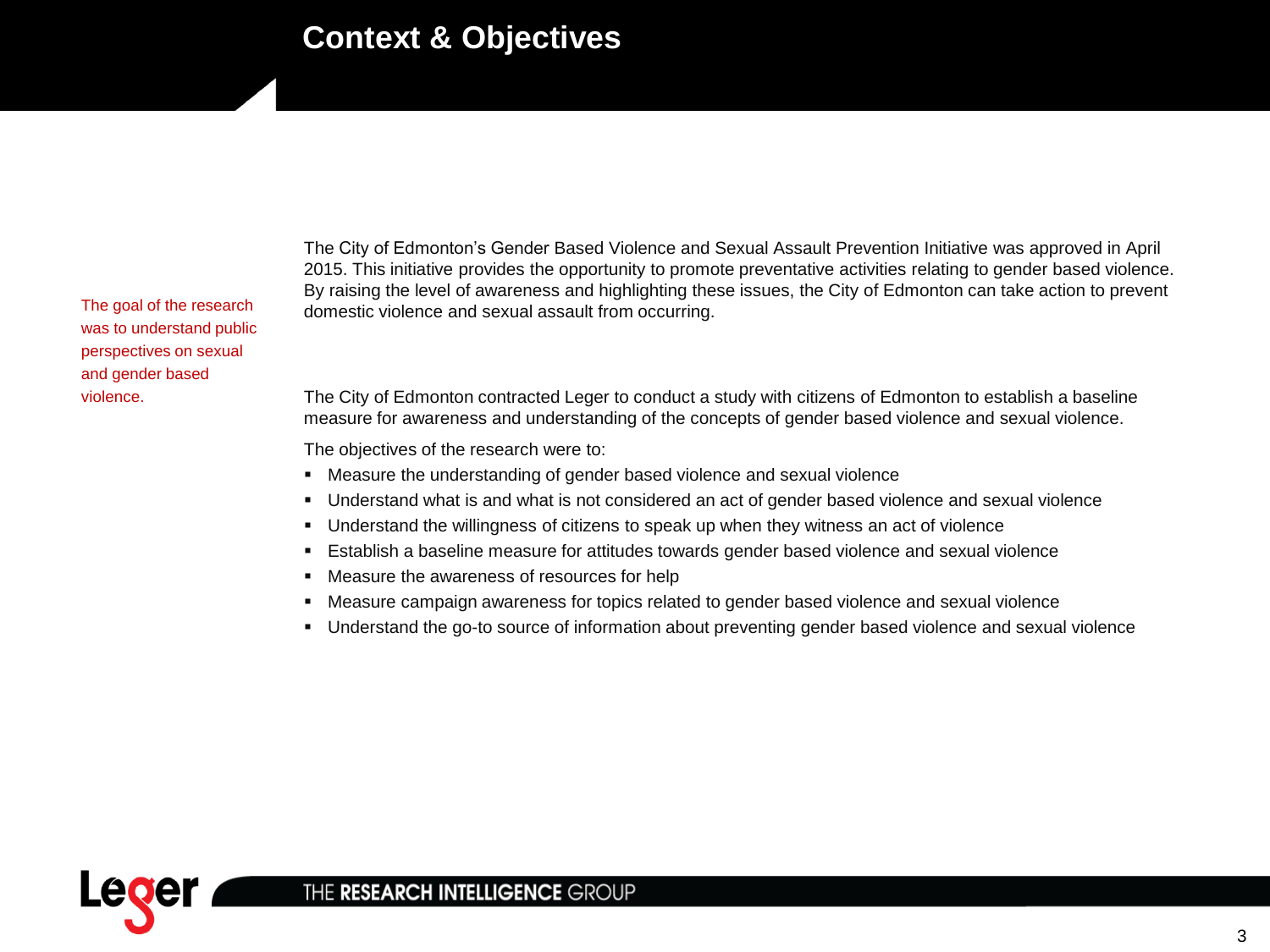# **Methodology**

#### **Study Population**

Residents of Edmonton, 18 years of age and older.

#### **Data Collection**

600 telephone interviews were completed with Edmontonians.

The survey was pilot-tested on October 13<sup>th</sup>, 2016. Interviews were conducted from January 9<sup>th</sup> to March 5<sup>th</sup>, 2017. Edmontonians who self-identified as either Visible Minority (n=103) or Indigenous (n=100) were over-sampled, to allow comparisons across these groups. This was corrected for in the aggregate data using weighting techniques. Special considerations were made during interviewing due to the sensitive nature of the topic, including but not limited to:

- Using a team of senior, female interviewers was assigned to the project.
- Briefing the interviewers prior to the commencement of the project about the sensitive nature of the survey and preparing a list of frequently asked questions with possible answers appropriate to the situation.
- If respondents found the topic too sensitive or became upset during the interview, they were offered a follow-up call from a City social worker. Two respondents asked to terminate the interview but neither wanted to be contacted by the City.
- Respondents were given an opportunity to decline the survey twice before starting. Four percent (4%) of Edmontonians declined the survey after learning about the topic, including 2% who declined the survey specifically because they were not interested in the topic.

#### **Statistical Analysis**

The margin of error for a sample of 600 Edmontonians is ±4.0%, 19 times out of 20.

#### **Analysis & Interpretation of Results**

To rectify imbalances and render the sample representative of the entire adult population of Edmonton, raw data were weighted according to the actual distribution of the population based on gender, age, and ethnicity. For the purposes of weighting the data, the gender binary was used; gender identity was also asked, and is shown in the demographics section of this report. Results are weighted using 2011 Census data from Statistic Canada.

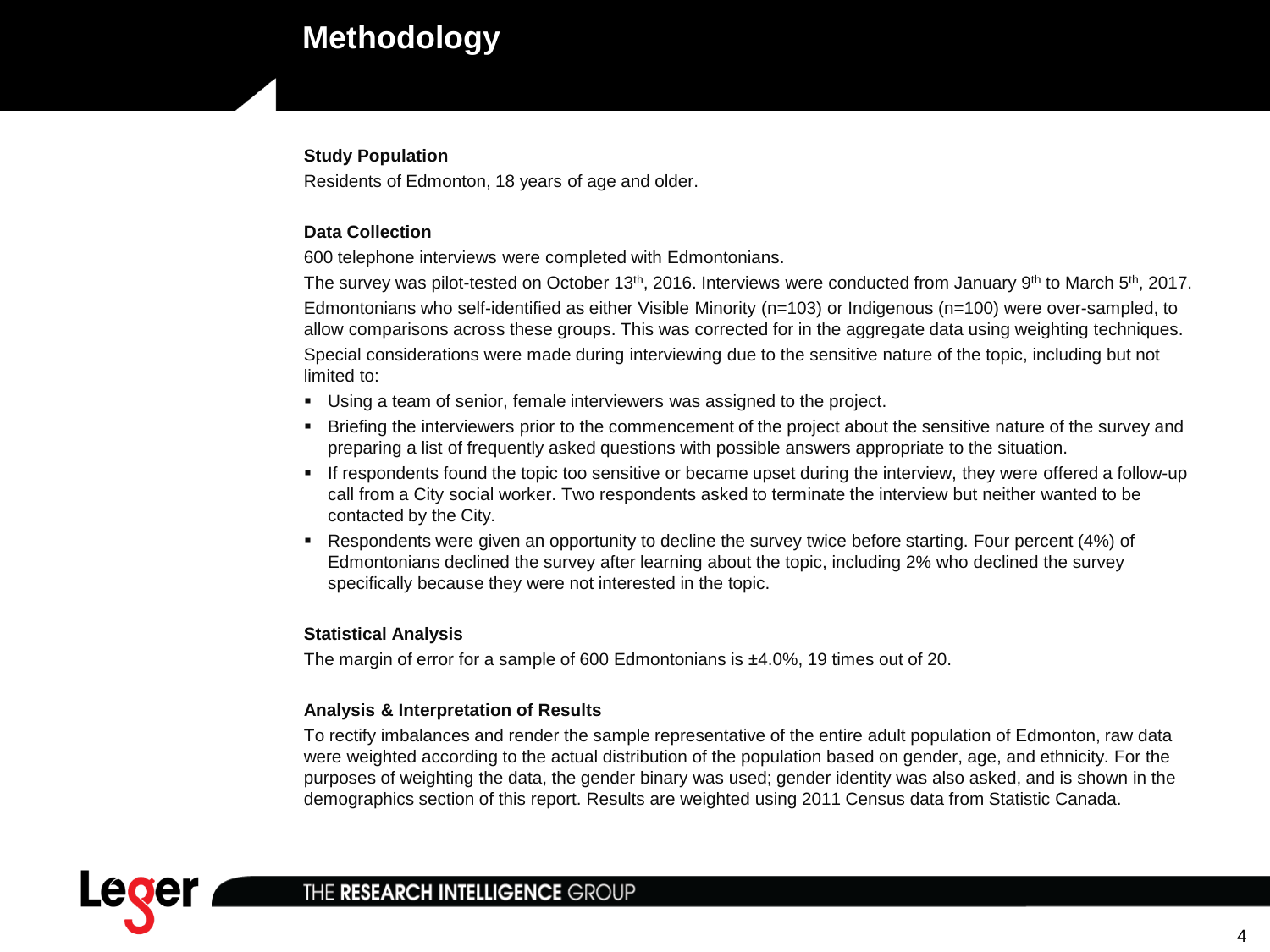# **Key Insights**

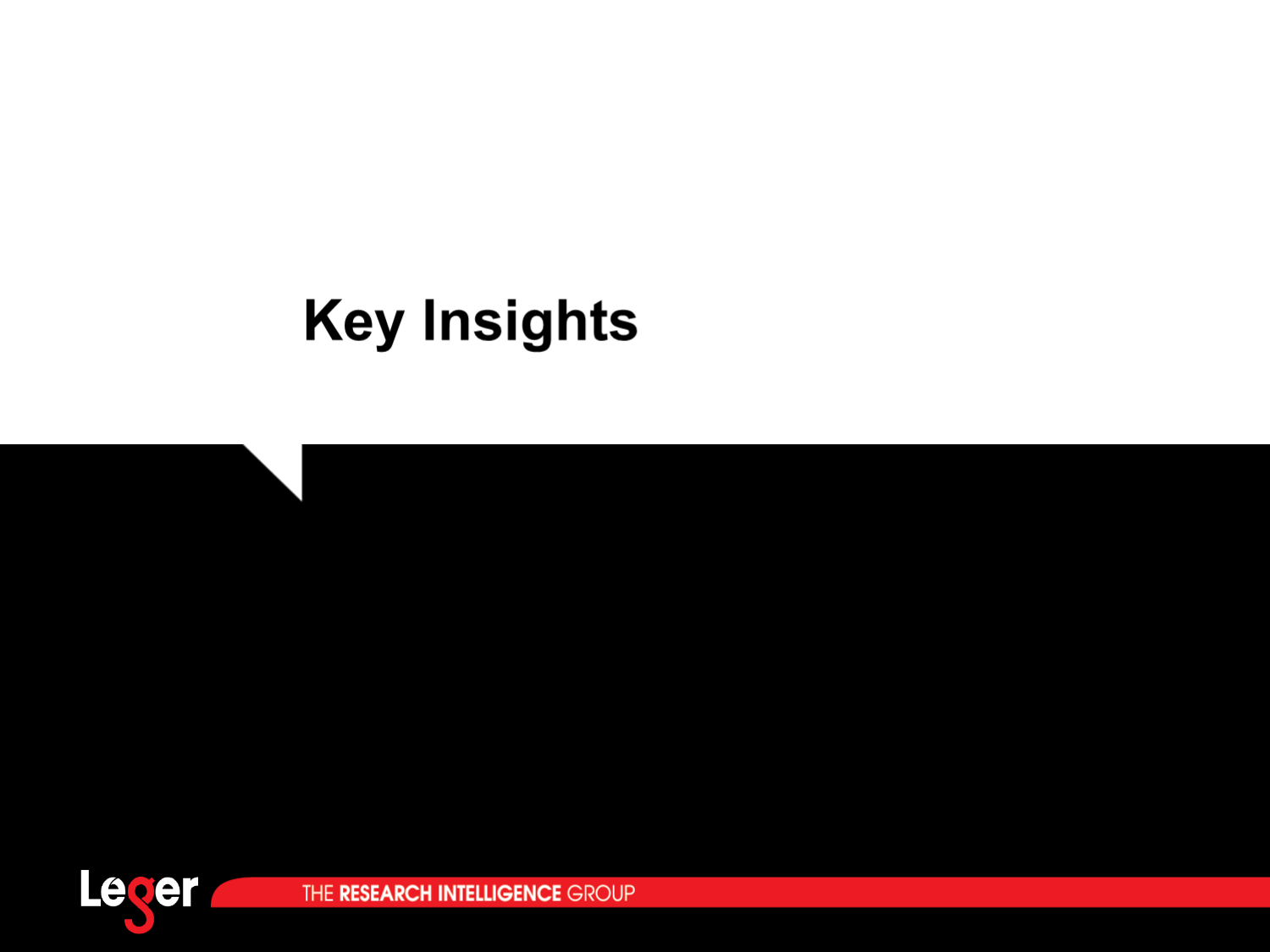### There is opportunity to deepen the public's understanding of sexual and gender based violence, beyond physical actions

Nearly all Edmontonians have heard of sexual violence, and tend to associate it with physical actions rather than verbal or emotional harm.



#### Most tend to associate sexual violence with physical actions



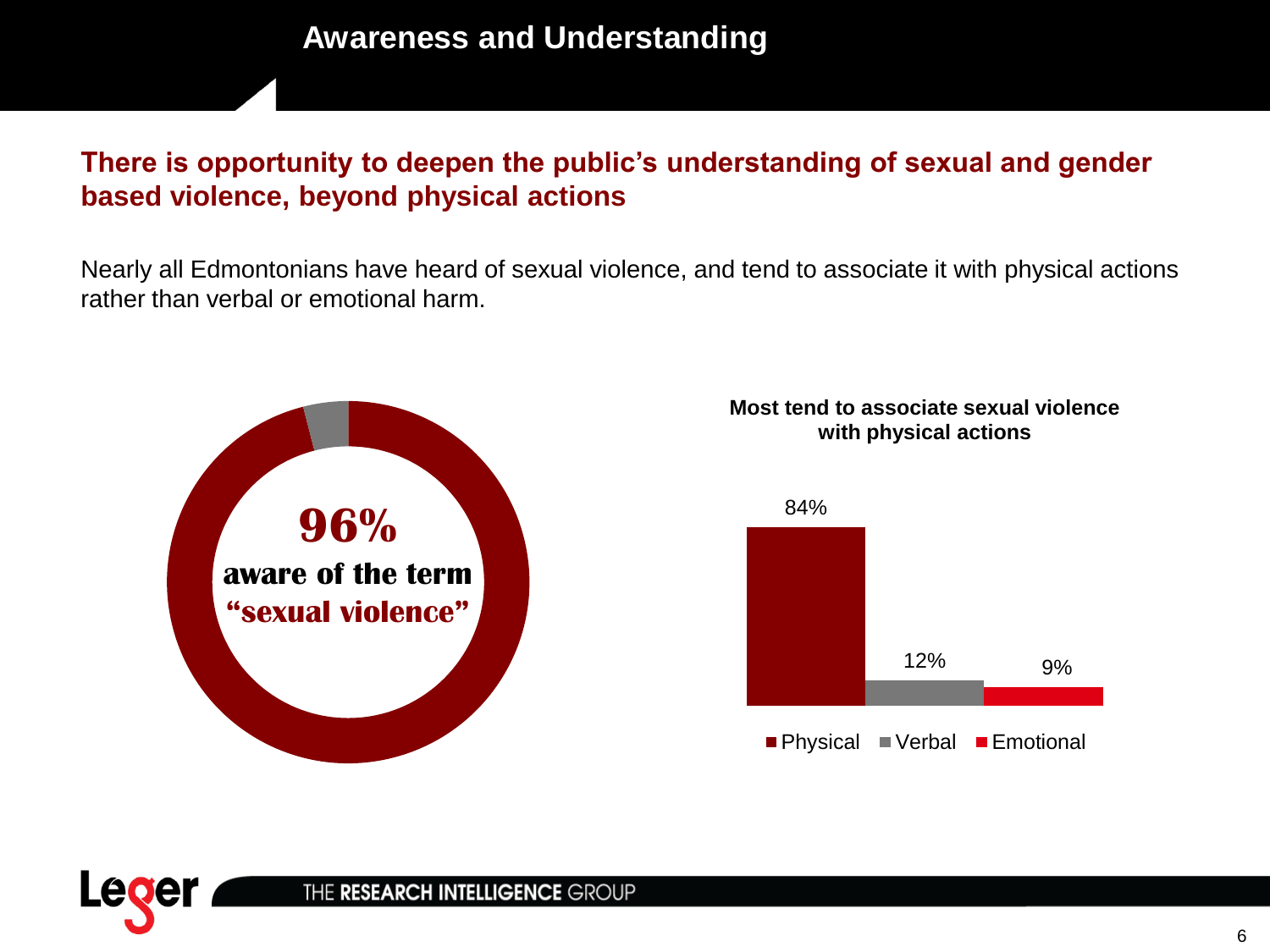# **Awareness and Understanding**

Awareness of gender based violence is relatively lower than awareness of sexual violence. Public understanding tends to be literal, and focused on the target rather than the nature of the violence.



#### **Edmontonians tend to define** gender based violence based on the target rather than the nature of the violence



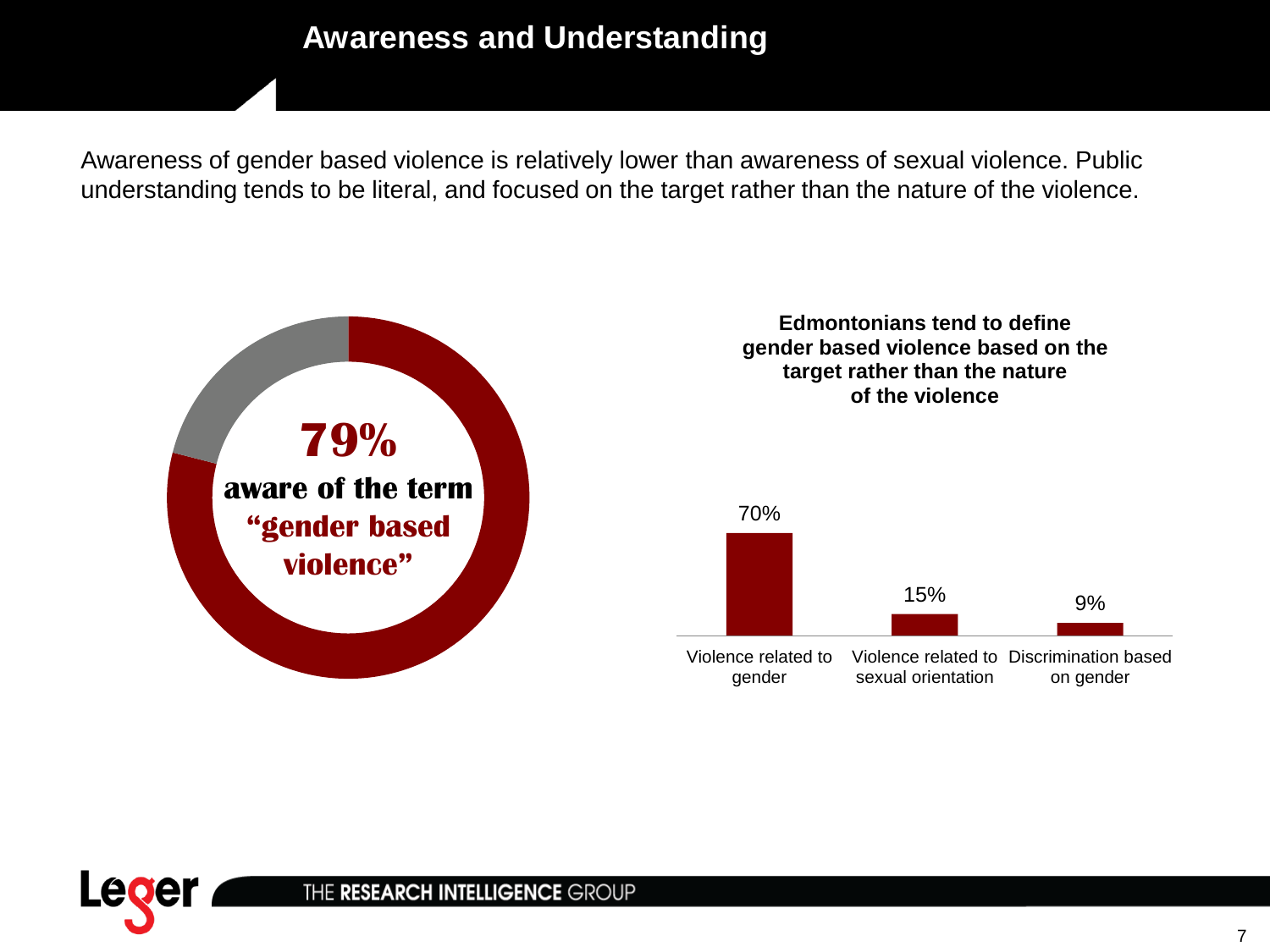Is it "violence" or just "serious?"

### While some situations are clearly considered "always violence," some are only "serious." It may take convincing for Edmontonians to recognize some behaviours and situations as violence.

Situations that involve physical harm, such as rape, alcohol facilitated rape, are "always violence," as is pressuring someone to have sex even when they don't want to.



Always Sexual Violence

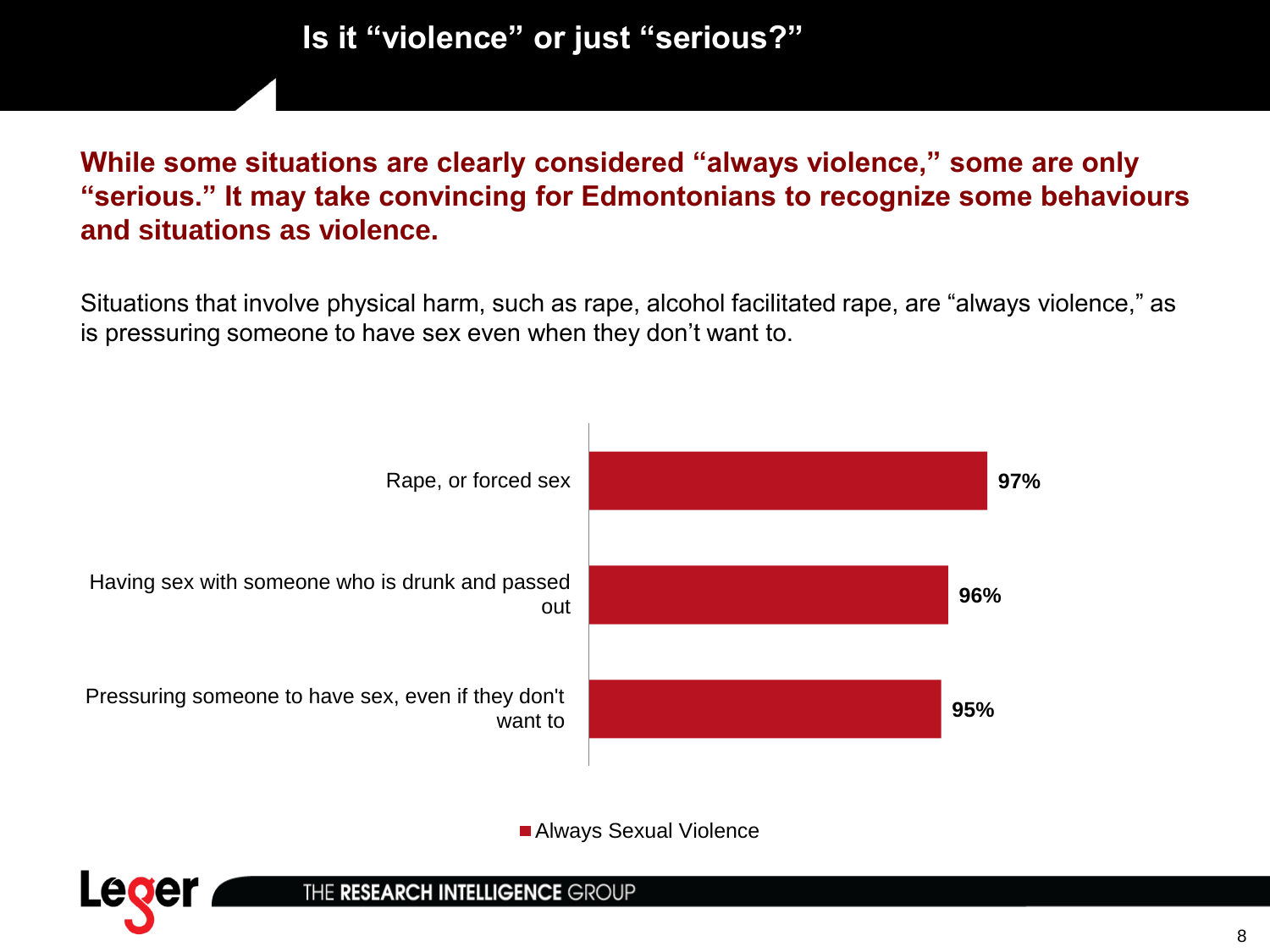# Is it "violence" or just "serious?"

Most examples of sexual violence presented were considered at least "serious," although a notable proportion of Edmontonians believe that six of the eleven situations presented are not serious, including catcalling, sexualizing women, and "outing" people.



#### THE RESEARCH INTELLIGENCE GROUP

9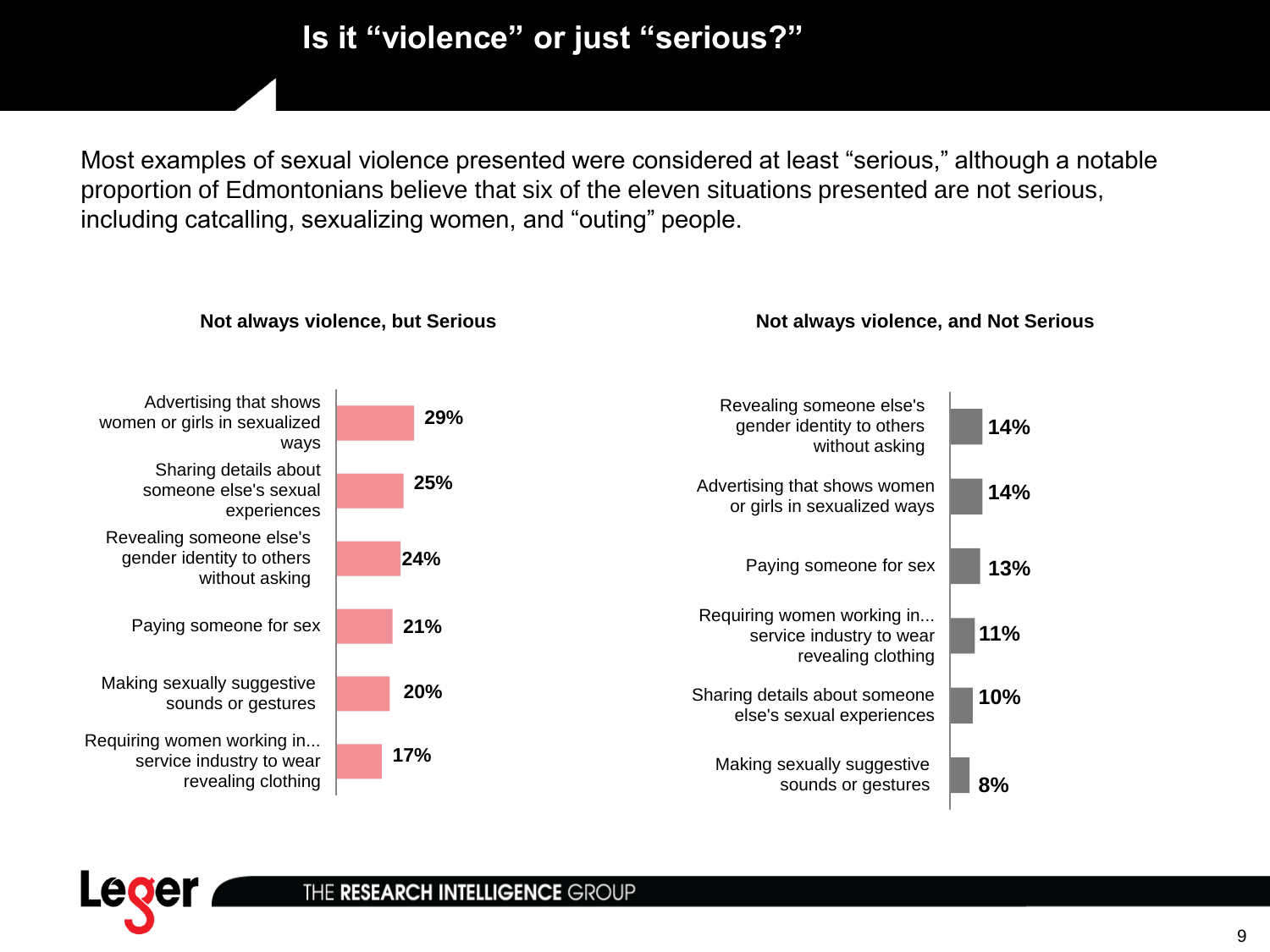# Is it "violence" or just "serious?"

Similarly, many examples of gender based violence were considered "serious" but some were not, and there is opportunity to educate the public on these topics.



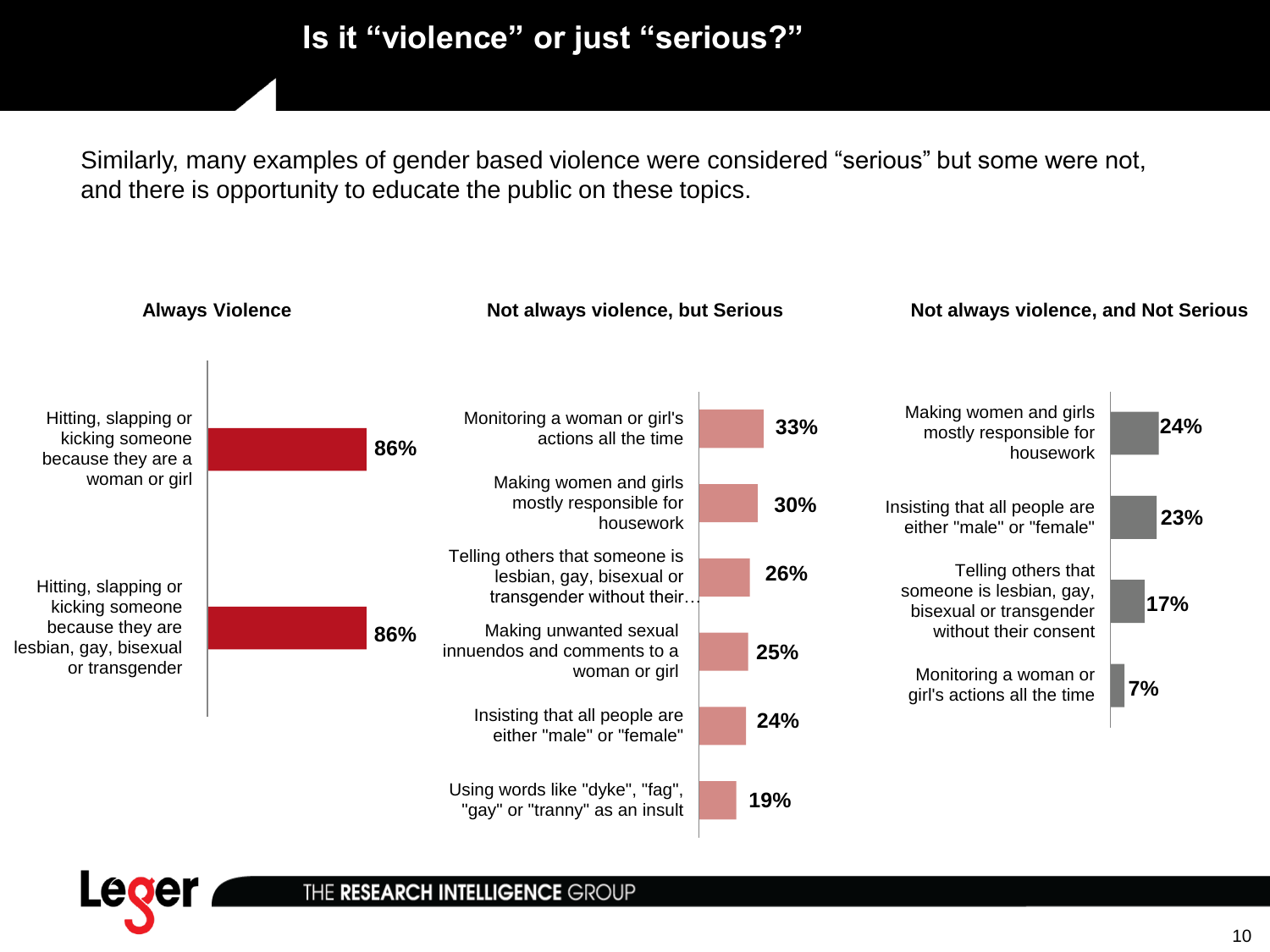# **Positive Attitudes**

### There is opportunity to position non-violence as the norm and to build on the willingness of Edmontonians to play a role in prevention and intervention.

Most Edmontonians strongly agree that sexual violence is a concern, that they have a role to play in prevention and that murdered and missing Indigenous women is a significant issue.





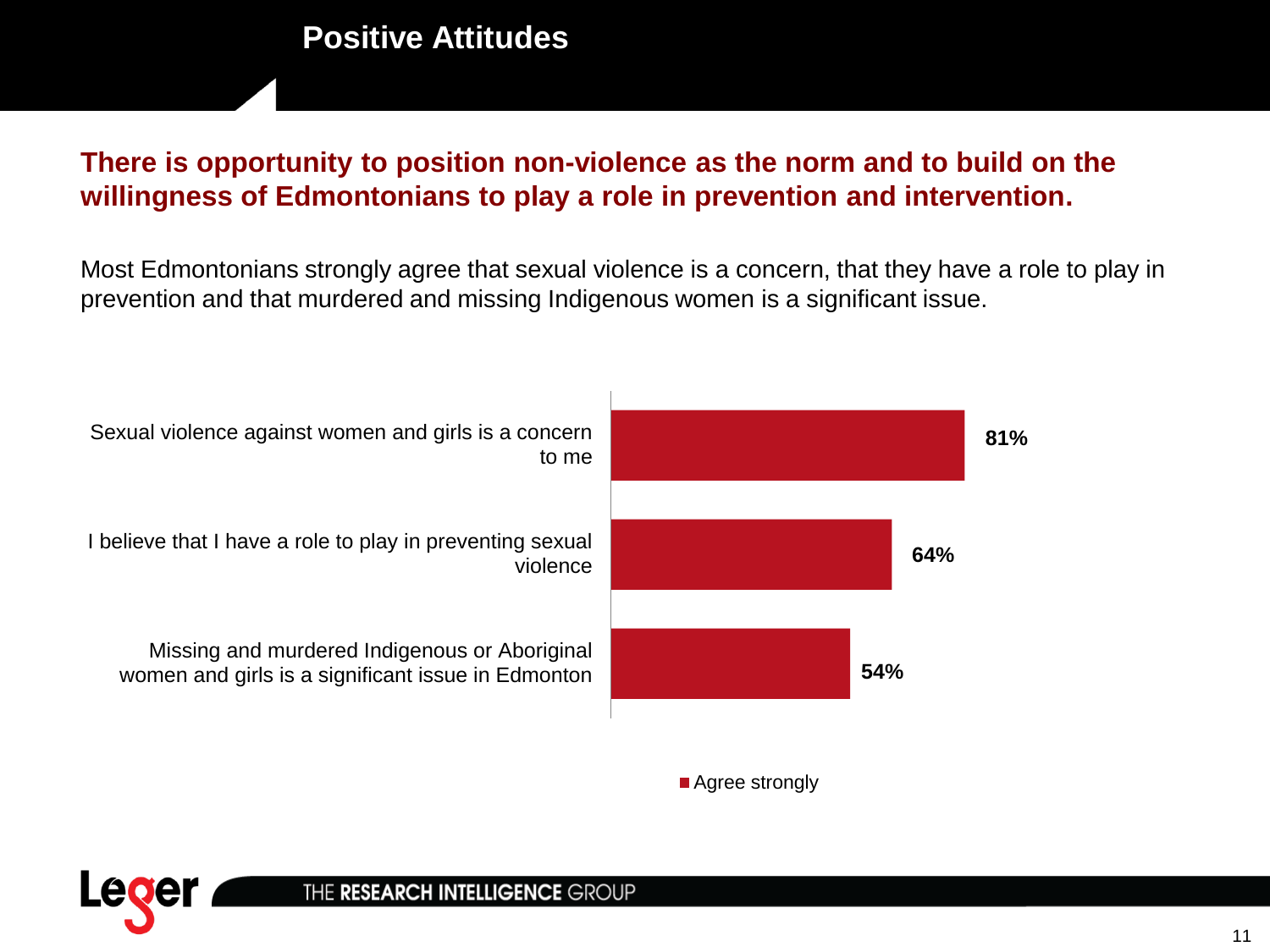# **Positive Attitudes**

Edmontonians also demonstrate desired attitudes about "no means no" and alcohol-facilitated rape.



Disagree strongly

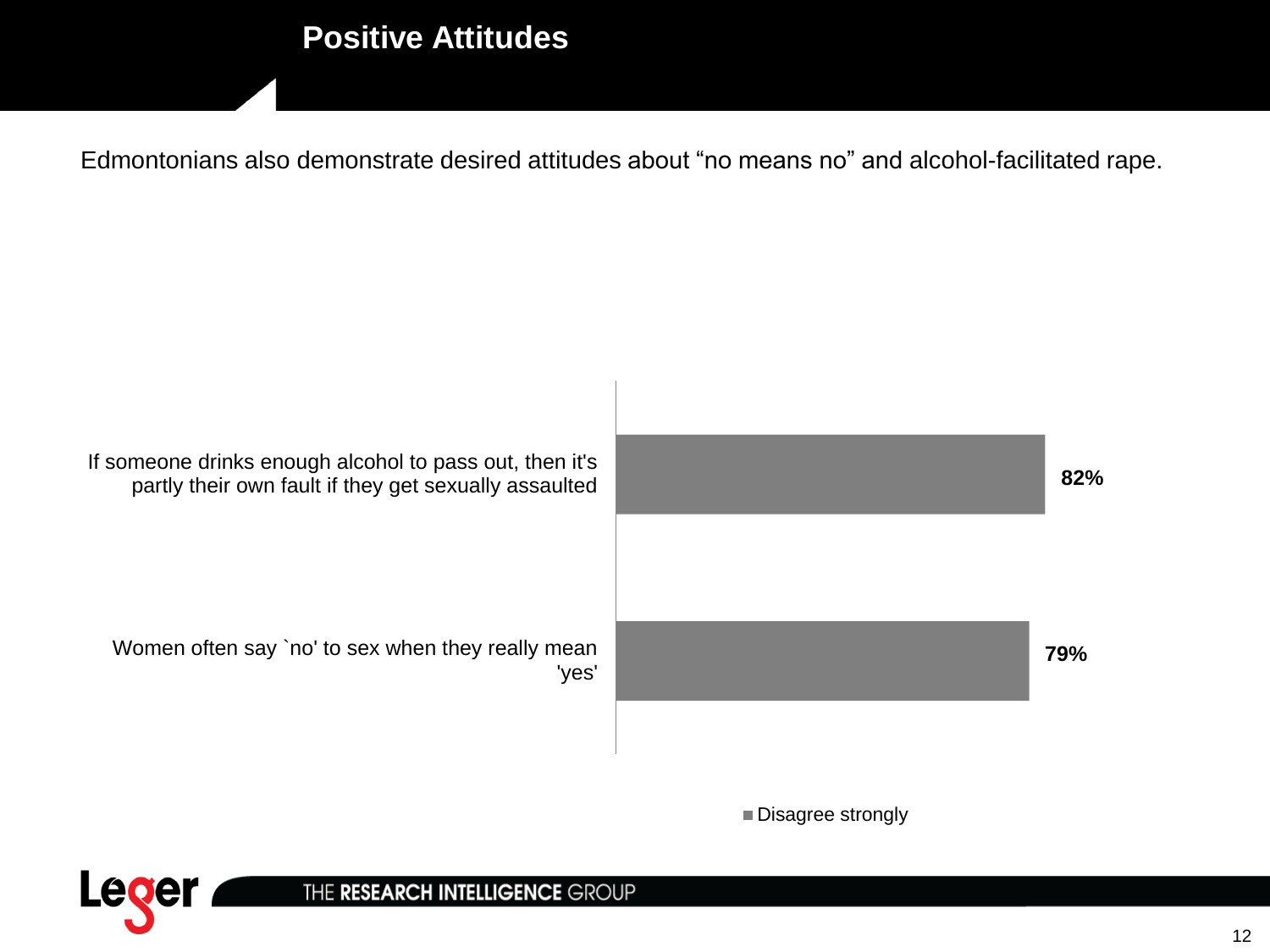# **Positive Attitudes**

Edmontonians also strongly believe that everyone should intervene if they witness gender based violence and they are willing to play a role in preventing it.



Agree strongly

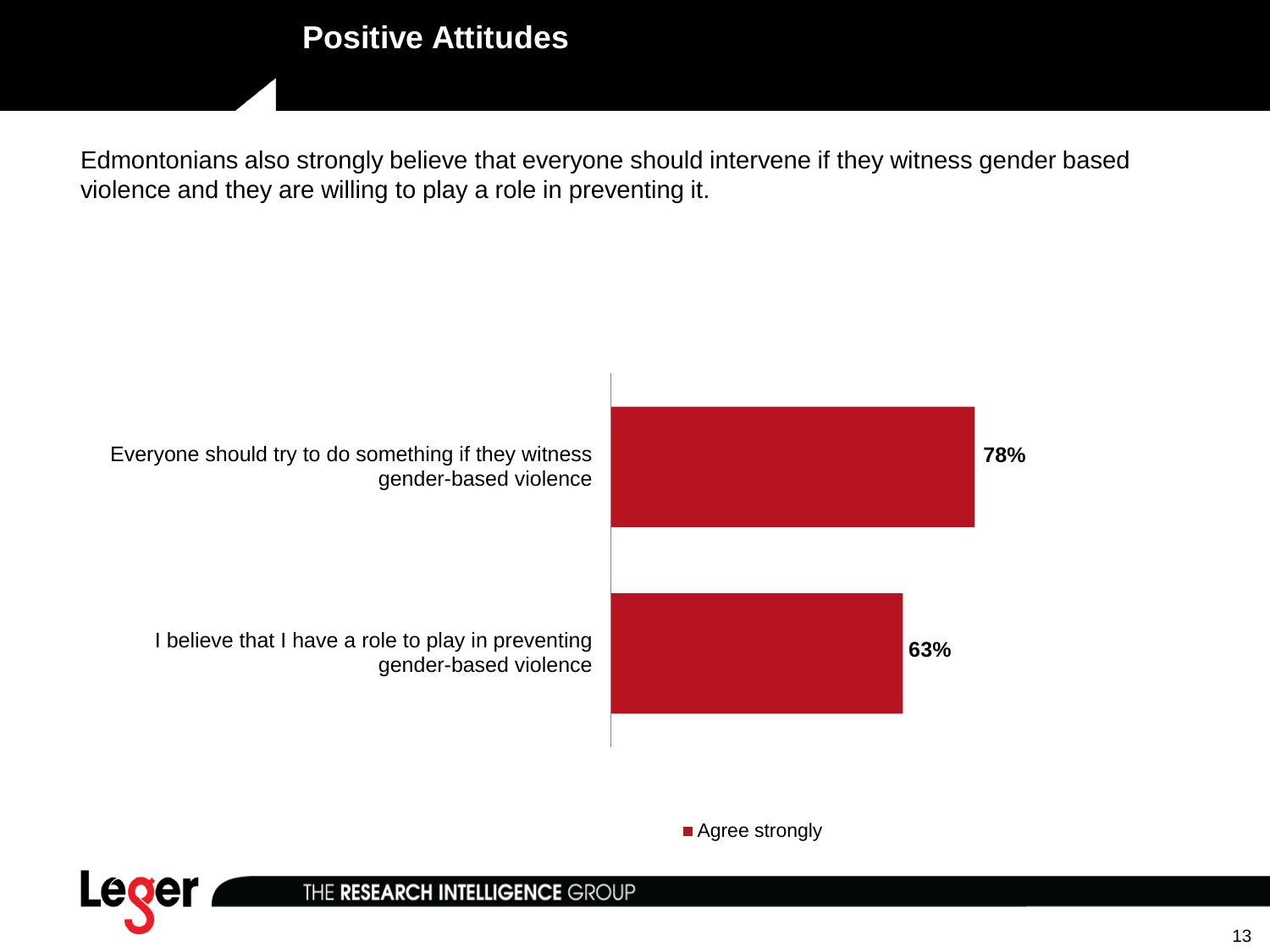### **Barriers**

### Lack of awareness and a few attitudes could be barriers to re-shaping desirable behaviours.

While most Edmontonians claim to know what to say or do if they witnessed sexual violence or gender based violence, these assertions are moderate rather than strong.



■ Agree strongly Agree somewhat

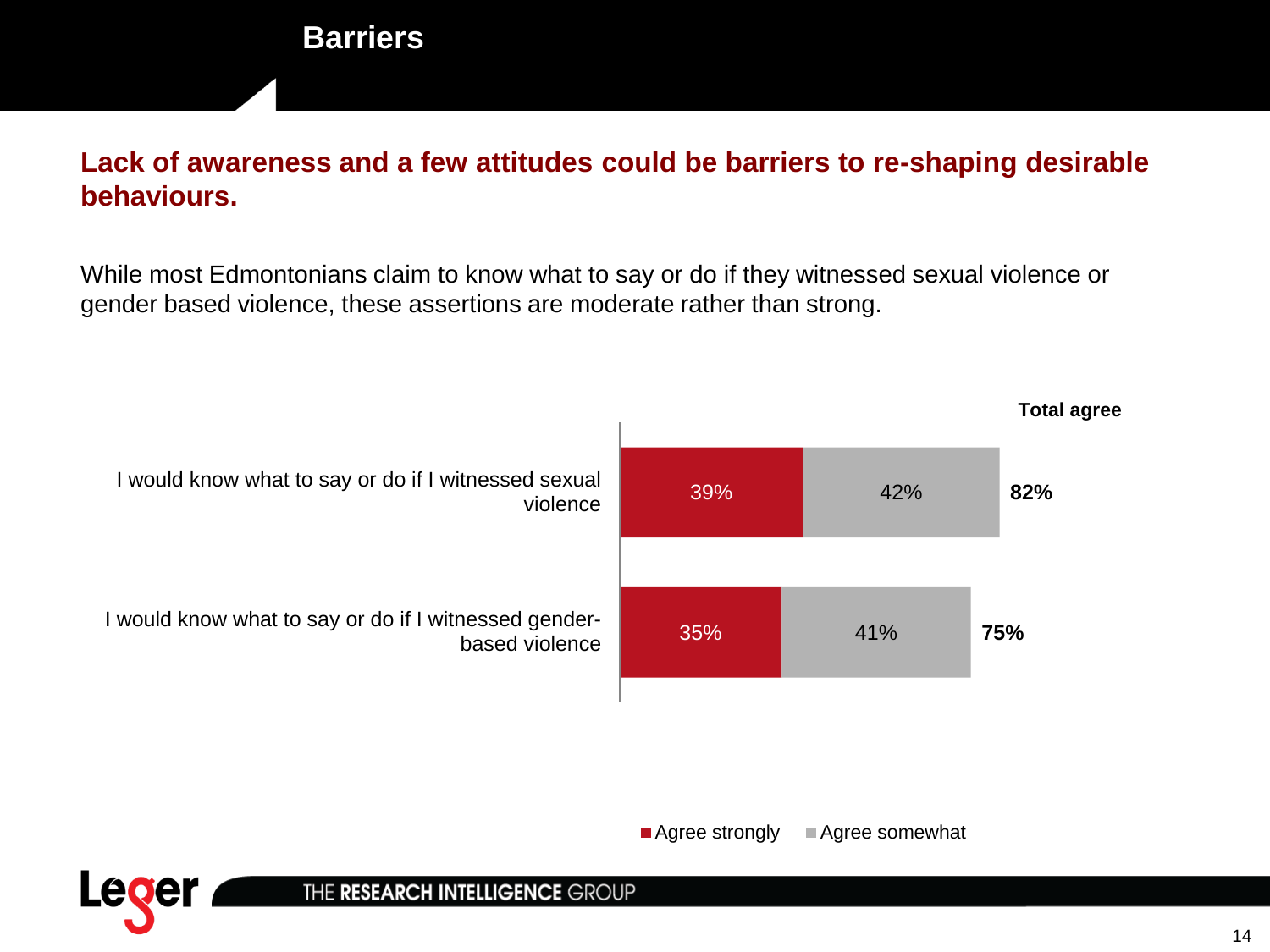### **Barriers**

### There is opportunity to educate Edmontonians on what to say or do if they witness sexual or gender based violence.

Given the desire and willingness to intervene, there is significant opportunity to educate Edmontonians on how to respond when they witness these behaviours.

Most Edmontonians would want to get involved ifsomeone they knew was experiencing gender based violence

#### Less than half would know what to say or do





■ Agree strongly

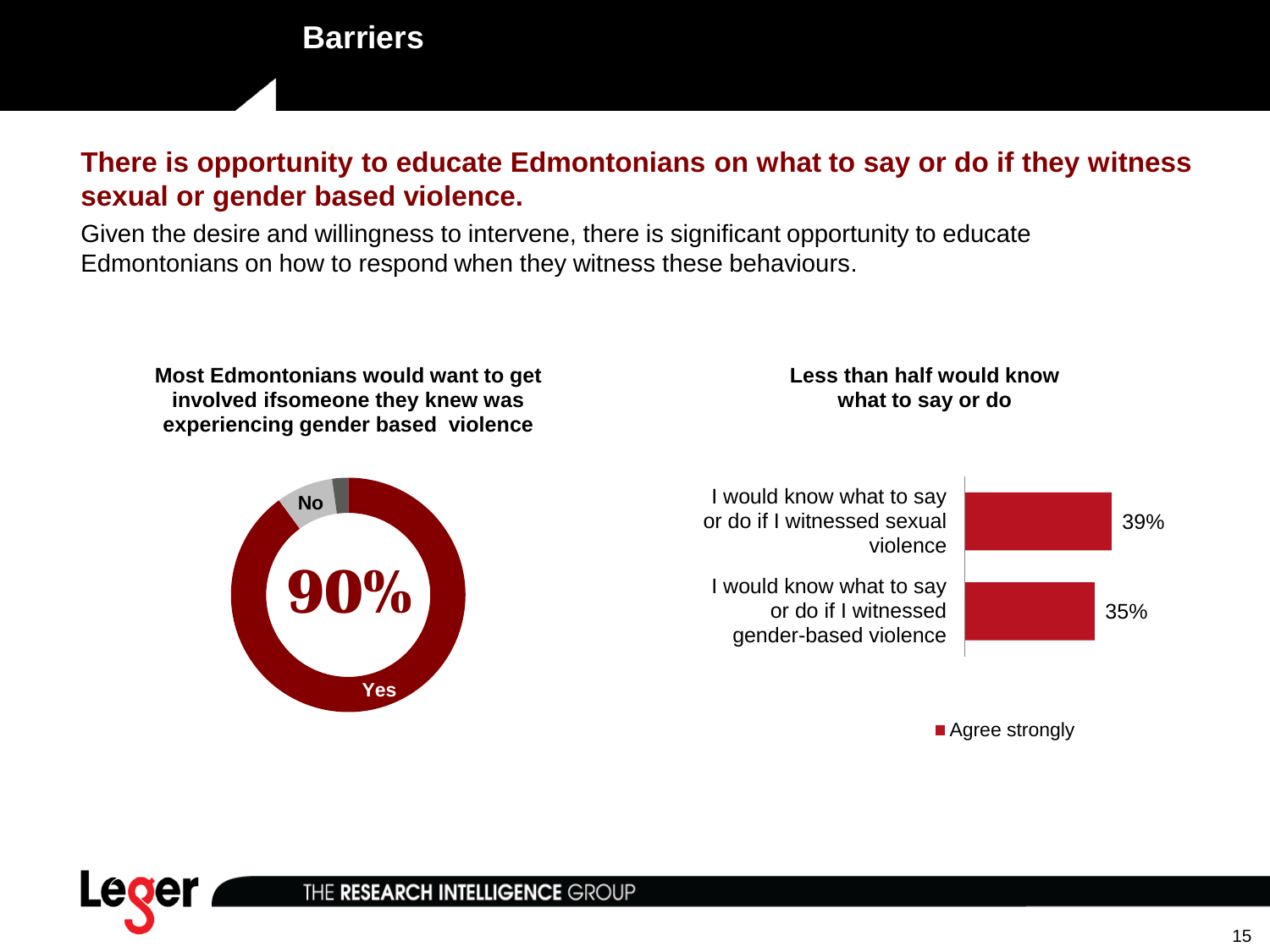### **Barriers**

Some attitudes and beliefs may hold Edmontonians back from fully appreciating the issues of sexual and gender based violence, particularly: failing to recognize genders outside the male and female binary; "outing" someone's gender or sexual attraction; and reinforcing traditional gender roles such as making women responsible for housework.



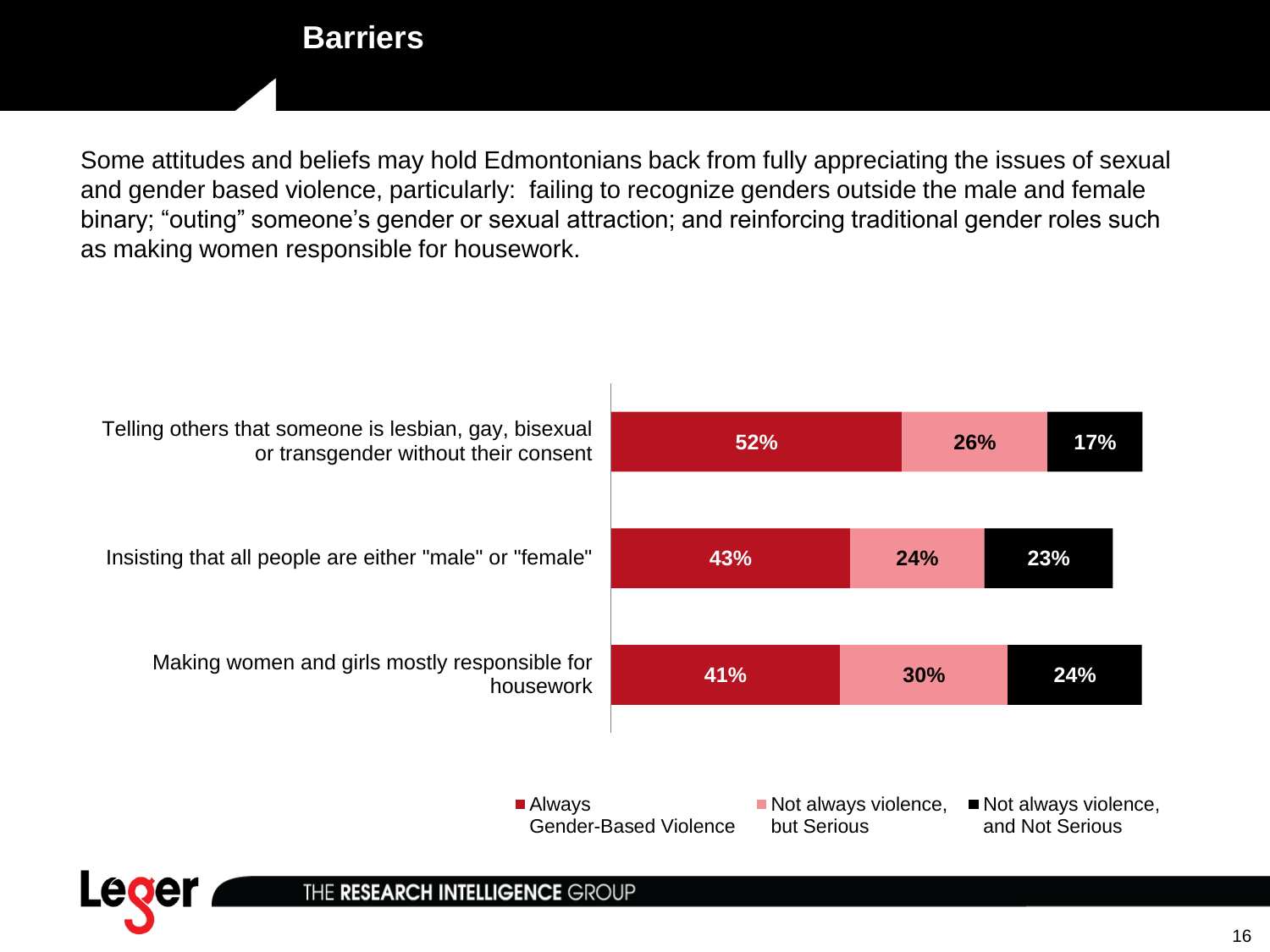# **Communication**

Edmontonians seem to want more information and support, and they see the City as an important resource

> One-third of survey respondents accepted the offer for information at the conclusion of their interview